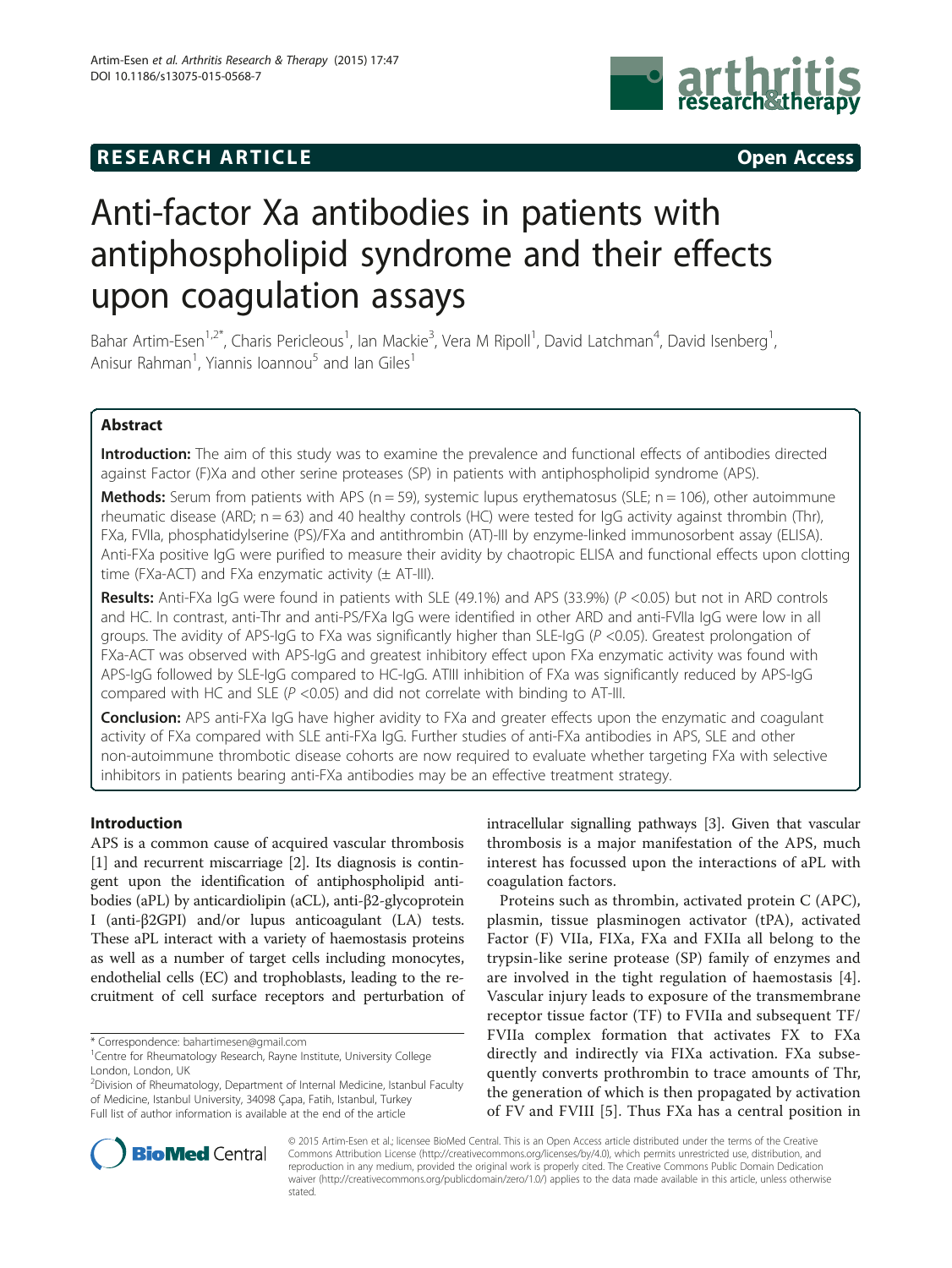coagulation and also mediates cellular inflammatory and anti-inflammatory effects [\[6](#page-8-0)].

Numerous studies have shown interactions of monoclonal and polyclonal aPL with various SP. A panel of monoclonal human aPL display cross-reactivity with SP, binding to Thr, APC, plasmin, tPA, FIXa and FXa [[7-11](#page-8-0)], which all share amino-acid sequence homology at their catalytic sites. Given that several monoclonal human aPL inhibit the inactivation of procoagulant SP and functional activities of anticoagulant/fibrinolytic SP [\[7,9,12,](#page-8-0)[13](#page-9-0)], it has been suggested that some aPL may recognise the catalytic domain of SP, leading to dysregulation of haemostasis and vascular thrombosis in APS. Previously, we have shown that amino-acid sequence changes in the antigen binding sites of human monoclonal aPL are important in determining their ability to bind procoagulant and anticoagulant/fibrinolytic SP, with binding to Thr predicting pathogenicity in mice [[14\]](#page-9-0).

Other studies have identified that between 13 and 54% of sera from patients with APS (including 20 to 50% systemic lupus erythematosus (SLE)-associated APS) bind different SP [\[9,12,](#page-8-0)[15](#page-9-0)]. We found that anti-Thr IgG are significantly elevated in patients with APS and in patients with SLE who are aPL-positive but lacked APS (SLE/aPL+/APS-) compared to healthy controls. Furthermore, IgG purified from patients with APS displayed higher avidity for Thr, and significantly inhibited antithrombin (AT)-III inactivation of Thr compared with IgG from SLE/aPL+/APS- and healthy controls [\[16\]](#page-9-0). These findings are relevant to the pathogenesis of APS, as high-avidity anti-Thr antibodies, which prevent Thr inactivation, are more likely to promote vascular thrombosis than low avidity anti-Thr antibodies, which do not prevent Thr inactivation.

In this study we have examined the prevalence of different anti-SP IgG in a large cohort with APS, SLE/APS-, as well as in healthies and control patients with disease and found that IgG anti-FXa positivity distinguished patients with APS and SLE/APS- from the other control groups. Given the central position of FXa in coagulation and inflammatory pathways we then examined the significance of IgG-FXa interactions and their effects upon the coagulant functions of FXa.

# Methods

#### Reagents

Unless otherwise stated, coagulation factors were from Haematologic Technologies, Essex Junction, Vermont, USA. Porcine gelatin, bovine serum albumin (BSA) and conjugated antibodies were from Sigma-Aldrich, Suffolk, UK. Chromogenic substrates for ELISA were from KPL, Gaithersburg, Maryland, USA.

#### Patients and healthy controls

Serum was obtained from 228 patients (University College London Hospital) with APS,  $n = 59$ ; SLE and no APS

(SLE/APS-),  $n = 106$ ; rheumatoid arthritis (RA),  $n = 12$ ; Sjögren's syndrome  $(SS)$ , n = 13; myositis  $(Myo)$ , n = 23; systemic sclerosis (SSc),  $n = 15$ ; and 40 healthy controls (HC). All patients satisfied relevant disease classification criteria for APS [\[17](#page-9-0)], SLE [[18\]](#page-9-0), RA [[19](#page-9-0)], SS [\[20](#page-9-0)], Myo [[21](#page-9-0)] and SSc [[22](#page-9-0)]. Informed consent and full ethical approval from the local ethics board were obtained (National Research Ethics Committee- London Hampstead, reference number 12/LO/0373). Patients in the SLE cohort had their disease activity recorded using the Classic British Isles Lupus Assessment Group (BILAG) index [\[23\]](#page-9-0). We did not use the BILAG 2004 index [\[24](#page-9-0)] as many of the samples were obtained prior to its routine use.

#### Immunologic characterisation and purification of IgG

IgG was protein G-purified (Fisher Scientific, Loughborough, UK) dialysed in PBS and the concentration determined by spectrophotometry. Serum and purified IgG aCL and anti $β<sub>2</sub>GPI$  titers were measured as previously described [[14](#page-9-0)]. The presence of IgG directed against Thr; FXa; FVIIa; prothrombin (PT); phosphatidylserine (PS)/FXa complex; and AT-III was measured by ELISA. All samples were tested in duplicate and considered positive when the test optical density (OD) minus the background OD exceeded the mean  $OD + 3 SD$  of HC. Results were expressed as percentage binding of a positive control and number and percentage of positive patients for the relevant IgG was calculated accordingly.

# Anti-Thr ELISA

Unless otherwise stated, in all ELISAs half of the plate was coated with antigen (test side) and buffer alone to the other half (background side); the coating step was performed overnight at 4°C; and all other steps were at room temperature (RT). Anti-Thr antibodies were detected as described previously (16). Costar plates (Costar, UK) were coated with 10 μg/ml human alpha-Thr in Trisbuffered saline (TBS). Plates were blocked with TBS/0.3% gelatin for 1 hour. Serum 1:50 in TBS/0.1% gelatin was incubated for 1.5 hours at RT and bound IgG detected by addition of alkaline phosphatase (ALP)-conjugated antihuman IgG in TBS/0.1% gelatin for 1 hour followed by addition of substrate and absorbance read at 405 nm.

#### Anti-PT ELISA

Anti-PT antibodies were detected as described previously [[25](#page-9-0)]. MaxiSorp plates (Nunc, UK) were coated with  $10 \mu g$ / ml human alpha-PT in TBS. Plates were blocked with TBS/1% BSA for 2 hours. Serum 1:50 in TBS/1% BSA was incubated for 1.5 hours and bound IgG detected by addition of ALP conjugate in TBS/1% BSA for 1 hour followed by addition of substrate and absorbance read at 405 nm.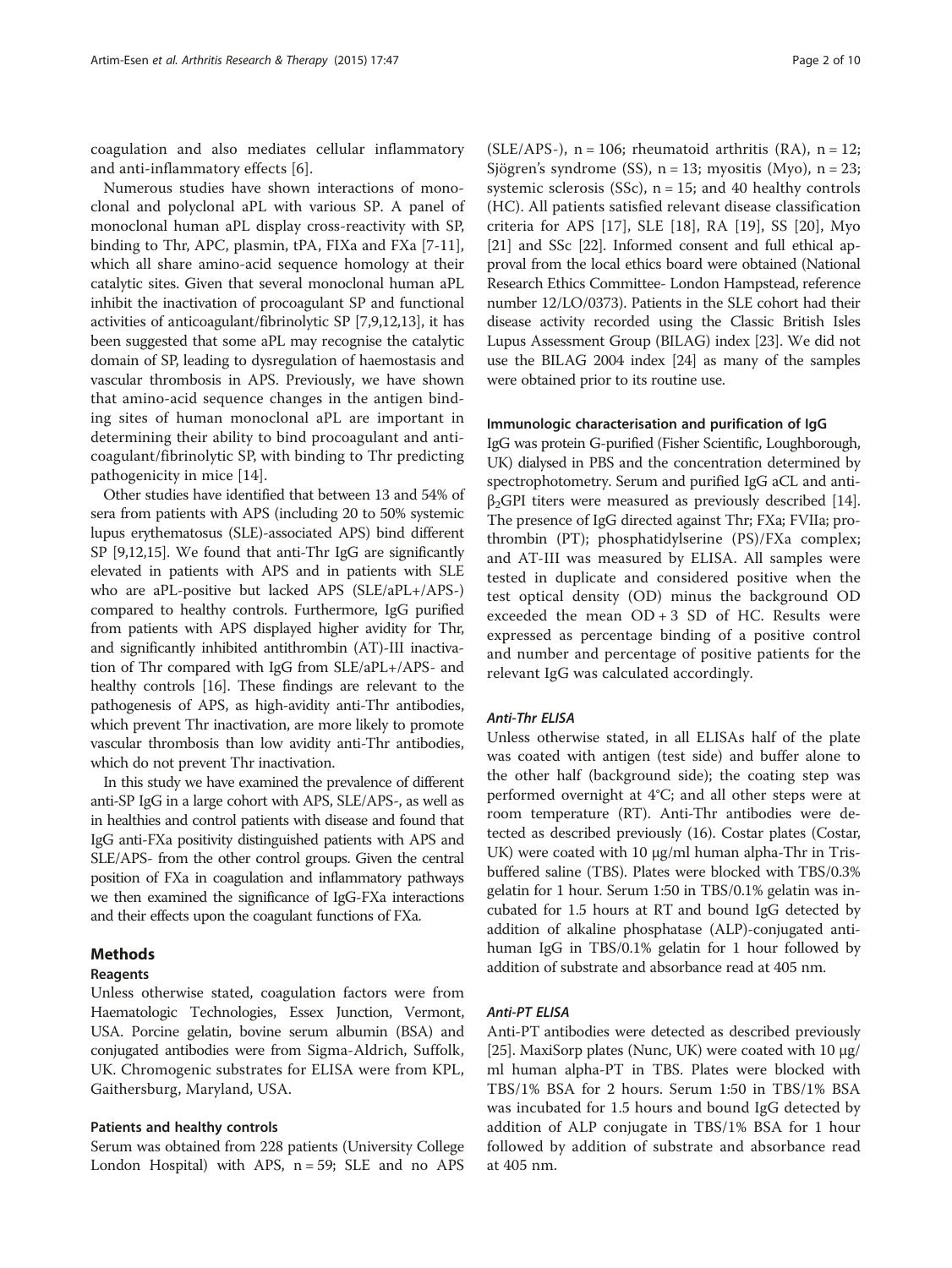#### Anti-FVIIa ELISA

Anti-FVIIa antibodies were detected by modifications of the method of Bidot et al. [[26\]](#page-9-0). MaxiSorp plates were coated with 1.5 μg/ml recombinant human FVIIa (Novo Nordisk) in PBS. Plates were blocked with PBS/2% BSA for 1.5 hours at 37°C. Serum diluted in PBS/1% BSA was incubated for 1 hour. Bound IgG was detected by addition of 50 μl horseradish peroxidase (HRP)-conjugated goat anti-human IgG in PBS/1% BSA for 1 hour followed by addition of substrate and absorbance read at 450 nm.

#### Anti-FXa ELISA

Anti-FXa antibodies were detected according to the method described by Yang et al. [\[11\]](#page-8-0). Costar plates were coated with 5 μg/ml FXa in TBS. Plates were blocked with 150 μl TBS/0.3% gelatin for 1.5 hours. Serum 1:50 or IgG (200 μg/ml) diluted in TBS/0.3% gelatin were incubated for 1.5 hours. Bound IgG was detected by the addition of HRP conjugate in TBS/0.3% gelatin for 1 hour followed by addition of substrate and absorbance read at 450 nm.

#### Anti-PS/FXa ELISA

IgG against PS/FXa complexes were detected by modification of the PS/PT method of Atsumi et al [[27](#page-9-0)]. All wells of polysorp plates (Nunc, UK) were coated with PS (50 μg/ml) (Sigma-Aldrich, UK) in methanol:chloroform 4:1 and incubated uncovered overnight. Plates were blocked with TBS/1% BSA/5 mM CaCl<sub>2</sub> (TBSA-Ca) for 1 hour. FXa (5 μg/ml) in TBSA-Ca was added to the test half of the plate and TBSA-Ca alone to the control half for 1 hr. Serum or IgG in TBSA-Ca was incubated for 1 hr, followed by ALP conjugate for 45 minutes. Bound IgG was detected by addition of substrate and absorbance read at 405 nm.

#### Anti -AT-III ELISA

To detect anti-AT-III IgG, maxisorp plates were coated with 10 μg/ml human AT-III in PBS. Plates were blocked with PBS/4% gelatin for 2 hours. Serum or IgG in PBS/ 1% gelatin were incubated for 1 hour at 37°C, followed by HRP conjugate in PBS/1% gelatin for 1 hour at 37°C. Bound IgG was detected by addition of substrate and absorbance read at 450 nm.

#### Chaotropic ELISA for determination of avidity of anti-FXa antibodies

This ELISA was adapted from that described previously to measure the avidity of IgG-Thr [\[16\]](#page-9-0) and IgG- $\beta_2$ GPI [[28\]](#page-9-0) interactions. Briefly, Costar plates were coated and blocked as per the anti-FXa ELISA. IgG, purified from patient sera-positive for anti-FXa (absorbance units  $(AU)$  > mean + 3SD of HC), was diluted in TBS/0.3% gelatin containing increasing concentrations of NaCl (0.15 M, 0.25 M, 0.35 M, 0.5 M, 1 M, 2 M, 3 M, and 4.5 M) and incubated for 1.5 hours. Bound IgG was detected as per the anti-FXa ELISA and avidity determined by calculating the percentage of maximum binding (100%, at 0.15 M NaCl) maintained with each concentration of NaCl.

#### Clotting assay for FXa activity

FXa-activated clotting time (ACT) was measured using a KC4 coagulometer (Amelung, Lemgo, Germany). Equal volumes of FXa (final concentration 3.9 nM) in PBS and purified IgGs (final concentration 200 μg/ml) diluted in normal human plasma (NHP) (Sekisui Diagnostics, LLC) were mixed and incubated for 10 minutes at 37°C. Reaction mixture was re-calcified by the addition of equal volume of Recalmix (Hep-test clotting assay, Sekisui Diagnostics, LLC) containing  $CaCl<sub>2</sub>$ , PL, FV and fibrinogen. The time it took for the mixture to clot (in seconds) was recorded and a normal reference range was determined by incubating FXa (0.12 to 250 nM) with only NHP.

# Functional assay for FXa activity and AT-III inactivation of FXa

The effects of anti-FXa IgG on FXa activity were studied in 0.1 M Tris, 0.1 M CaCl<sub>2</sub> and 1 mg/ml BSA (pH7.8) buffer at RT. Briefly, human FXa (final concentration 2 nM) was mixed with IgG (final concentration 200 μg/ ml) and incubated for 10 minutes at 37°C. Subsequently, FXa chromogenic substrate S-2765 (Chromogenix; Dia-Pharma) was added, and generation of P-nitroaniline was monitored at 405 nm. The standard curve was generated by 1:1 mixing FXa with PBS, in which the IgGs were diluted. The activity of FXa was determined based on the rate of hydrolysis of S-2765 from the linear range of absorbance at 405 nm over time. Results were expressed as % inhibition of IgG with FXa compared to FXa alone. To examine whether APS and SLE IgG have a differential inhibitory effect on FXa activity, equal amounts of IgG from different APS and SLE samples with similar FXa binding were mixed (to a final concentration of 200  $\mu$ g/ml).

The effects of FXa-reactive IgG on FXa inactivation by AT-III were studied in the presence of AT-III and hep-arin, modified from Bock et al. [[29\]](#page-9-0). Human AT-III was used at a concentration that was 10 times that of human FXa. Assay buffer was the same as FXa activity assay buffer. Briefly, FXa (final concentration 2 nM) was incubated with IgG (final concentration 200 μg/ml) for 10 minutes at 37°C. AT-III (final concentration 20 nM) in assay buffer containing heparin (0.05 IU/ml) was added, followed immediately by the addition of S-2765 (660  $\mu$ M) and OD measured at 405 nm. The percentage of FXa inactivation by AT-III was calculated as:

(1 - (residual FXa activity with AT-III)/(initial FXa activity without  $AT-III$ )  $\times$  100%.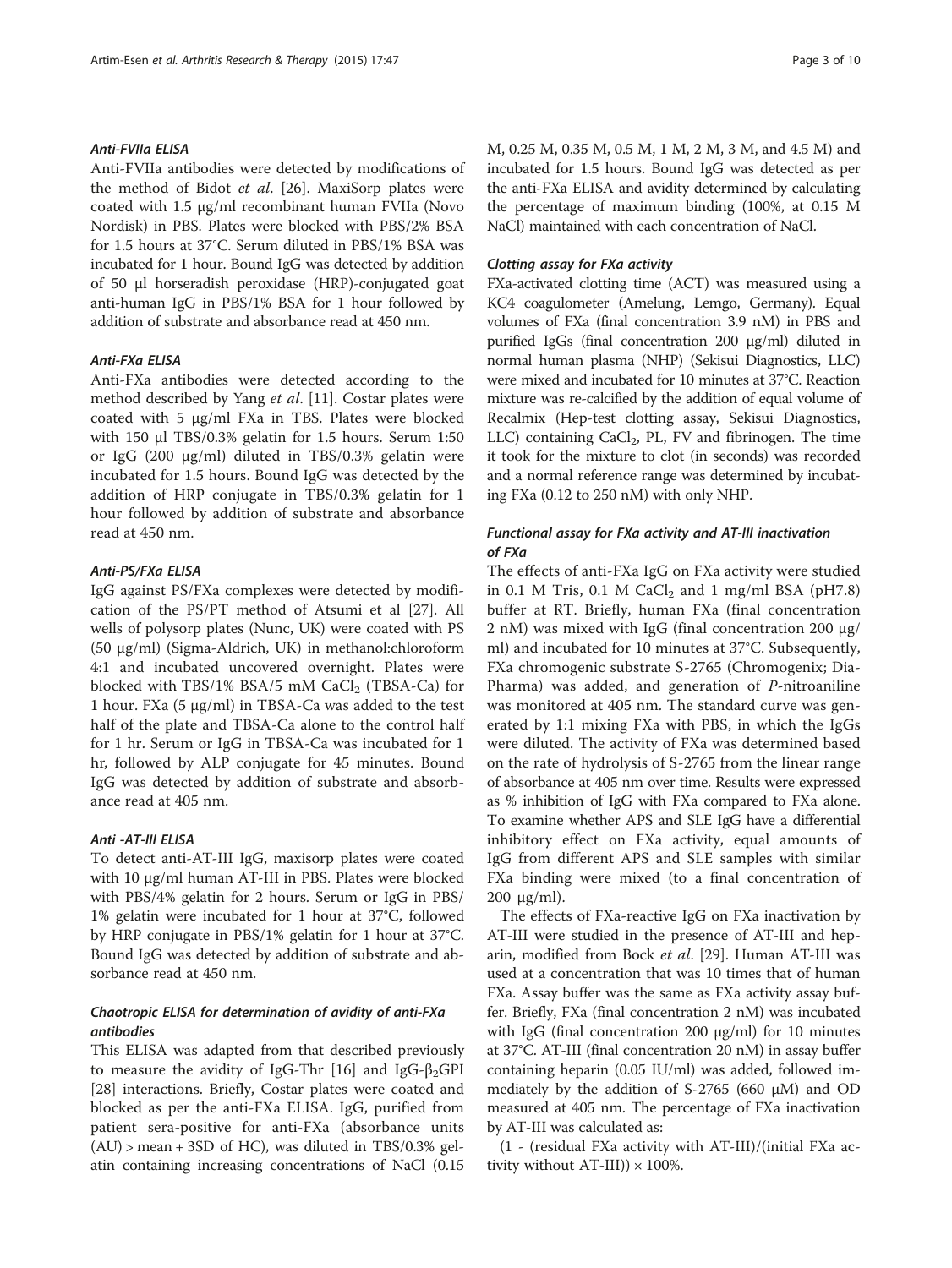#### Statistical analysis

Data analysis was performed using GraphPad Prism. Normality of distribution was assessed using the Kolmogorov-Smirnov test. Differences in antibody titers between patient groups were compared by one-way analysis of variance (ANOVA), followed by Tukey honest significant difference (HSD) post hoc analysis. Frequencies of anti-SP antibodies in patient groups were compared by nonparametric chi-square test. The association of anti-FXa antibody titers with aCL, anti- $\beta_2$ GPI, and AT-III binding with inhibition of AT-III inactivation were assessed using Spearman's rank correlation coefficient. Differences between the APS-patient and SLE-patient groups in the avidity of anti-FXa were ascertained by two-tailed  $t$ -test. The effects of polyclonal anti-FXa from patients with APS, SLE, and HC on FXa activity, AT-III-mediated inactivation of FXa and on FXa-activated clotting time were compared using the Kruskal-Wallis test followed by the Mann-Whitney test.

#### Results

#### Characteristics of subjects studied

The characteristics and SP binding data of patients with APS and SLE, and HC are shown in Table 1. Of patients with APS, 34 had primary APS and 25 had SLE/APS; 46 patients had thrombotic APS (31 vascular thrombosis (VT)

| Table 1 Clinical and laboratory features of patients with |
|-----------------------------------------------------------|
| APS and SLE, and healthy controls                         |

| <b>Diagnosis</b>          | APS.<br>$(n = 59)$ | SLE/APL+<br>$(n = 60)$ | SLE/APL-<br>$(n = 46)$ | HС<br>$(n = 40)$ |
|---------------------------|--------------------|------------------------|------------------------|------------------|
| Age, mean, years $\pm$ SD | $46 \pm 12$        | $37 + 11$              | $36 \pm 13$            | $31 \pm 8$       |
| Sex, male/female, n       | 10/49              | 1/59                   | 6/40                   | 19/21            |
| VT only, n (%)            | 31(52)             | 5(8)                   | 10(21)                 | 0                |
| PM only, $n$ $%$          | 13 (22)            | $6(10)*$               | $10(25)*$              | 0                |
| $VT + PM, n$ (%)          | 12(20)             | $1(2)^{*}$             | $3(7.5)^{*}$           | 0                |
| CAPS, n (%)               | 3(5)               | $\Omega$               | $\Omega$               | 0                |
| Other ARD, n (%)          | SLE 25 (42)        | $\Omega$               | 0                      | 0                |
| aCL, mean GPL units       | 59.7               | 15.2                   | 13                     | 9                |
| Anti-β2GPI, mean AU       | 35,5               | 22                     | 4                      | 3                |
| LA, n (%)                 | 46 (78)            | 31(51.7)               | 0                      | 0                |
| Anti-Thr+, $n$ $%$        | 21(35.6)           | 36(60)                 | 23 (50)                | 2(5)             |
| Anti-FVIIa+, n (%)        | 5(8.5)             | 7(11.7)                | 9(19.6)                | 2(5)             |
| Anti-FXa+, n (%)          | 20 (33.9)          | 29 (48.3)              | 23 (50)                | 0                |
| Anti-PS/Xa+, $n$ (%)      | 8(13.6)            | 20 (33.3)              | 15 (32.6)              | 1(2.5)           |

\*Non-APS miscarriages. Anti-β2GPI, anti- β2-glycoprotein I; aCL, anticardiolipin antibody; APS, antiphospholipid syndrome; aPL, antiphospholipid antibody; ARD, autoimmune rheumatic disease; AU, arbitrary units; CAPS, catastrophic antiphospholipid syndrome; FD, fetal death; FVIIa, factor VIIa; FXa, factor Xa; GPL, IgG phospholipid; HC, healthy control; LA, lupus anticoagulant; Myo, myositis; RA, rheumatoid arthritis; PM, pregnancy morbidity; PS, phosphatidylserine; SLE, systemic lupus erythematosus; SS, Sjögren's syndrome; SSc, systemic sclerosis; Thr, thrombin; VT, vascular thrombosis.

only, 12 vascular thrombosis and pregnancy morbidity (PM) and 3 catastrophic APS) and 13 pregnancy morbidity only. Of the 106 patients with SLE and no APS (SLE/APS-), 60 were aPL-positive (SLE/aPL+) and 46 aPL-negative (SLE/aPL-). In the APS group, there were 31 patients on warfarin, 16 on aspirin, 8 on corticosteroids and 19 on immunosuppressive drugs.

In RA, SS, Myo and SSc control groups, there were only three patients with RA and one with SS who had vascular thrombosis. PM data for these patients were not available. They were all negative for aCL (mean IgG phospholipid units (GPLU) 6.76 for RA, 4.68 for SS, 4.46 for Myo and 6.38 for SSc) and did not have APS. The mean age was  $48 \pm 12$  in RA,  $59 \pm 17$  in SS,  $49 \pm 11$  in Myo and  $51 \pm 17$  in SSc, with male/female ratios  $4/8$ , 0/ 13, 9/14 and 0/15, respectively.

# Detection of anti-SP antibodies in patients with APS and SLE

We examined patient and HC sera for the presence of IgG anti-SP antibodies. Figure [1A](#page-4-0) shows IgG anti-SP activity in all groups. Anti-FXa antibody positivity (that is,  $activity$  > mean + 3 SD of HC) was only found in patients with SLE/APS-  $(n = 52, 49.1\%)$  and APS  $(n = 20, 33.9\%).$ No HC, or patients with SS or Myo, and only one patient with RA (8.3%) and one with SSc (8.3%) were positive for anti-FXa ( $P$  <0.05 for comparison between all groups). IgG anti-FXa positivity did not differ significantly between SLE and APS samples.

IgG anti-Thr antibody positivity was also found in patients with APS  $(n = 21, 35.6%)$  and SLE/APS-  $(n = 59,$ 55.7%) more frequently than in HC (n = 2, 5%,  $P$  <0.05) but was also seen in patients with other ARD-RA  $(n = 3)$ , 25%), SS (n = 5, 38.5%), Myo (n = 10, 43.5%) and SSc (n = 5, 33.3%) at frequencies that were not significantly different compared with APS. IgG anti-PS/FXa positivity was found more frequently ( $P \le 0.05$ ) in patients with the SLE/ APS-  $(n = 35, 33%)$  compared with APS  $(n = 8, 13.6%),$ Myo ( $n = 1, 4.3\%$ ), SSc ( $n = 0$ ) and HC ( $n = 0$ ) groups. IgG anti-FVIIa levels were low in all groups with no difference between any disease group and HC.

IgG anti-PT was also tested in the HC, APS and SLE samples to determine whether it was a surrogate for Thr binding. Both the SLE and APS groups had significantly higher prevalence of anti-PT IgG positivity compared with HC but there was only a weak positive correlation with anti-Thr IgG activity ( $r = 0.184$ ,  $P = 0.024$ ).

Within the APS group there was no significant difference in positivity for any anti-SP antibody between patients with and without SLE or between patients with VT and those with PM. Within the SLE/APS- group there was no difference in positivity for any anti-SP between aPL+ and aPL- subjects. There was also no association between positivity for any anti-SP and SLE disease activity.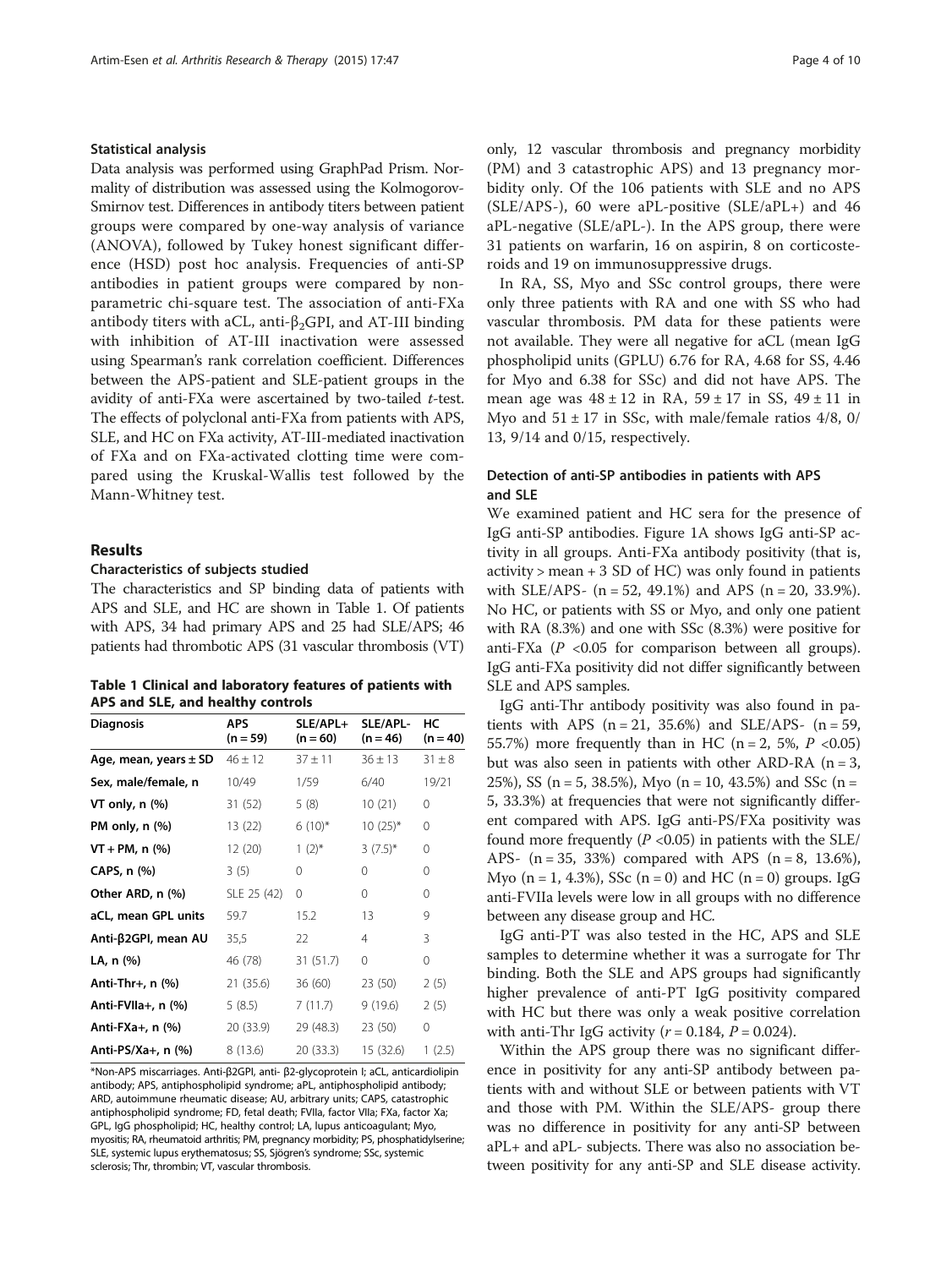<span id="page-4-0"></span>

None of the anti-SP IgG displayed significant correlation with aPL IgG level (Figure 1B shows this finding for FXa).

Avidity of anti-FXa antibodies in patients with APS and SLE

To determine possible differences in the avidity of anti-FXa between APS and SLE/APS-, we examined the binding of purified IgG (from 10 sera from each of these two groups) to FXa under chaotropic conditions. Samples from each group were selected for their similar levels of anti-FXa binding in direct ELISA. We demonstrated that the mean residual binding of polyclonal IgG to FXa was significantly higher in samples from patients with APS compared to SLE/APS- below 2 M NaCl (Figure [2](#page-5-0)). The mean residual binding in the APS compared with SLE/APS- group was 41% versus 30% at 0.25 M NaCl (P <0.05); 36% versus 25% at 0.35 M NaCl (P <0.001); 30% versus 18% at 0.5 M NaCl (P <0.001); and 23% versus 14% at 1 M NaCl  $(P < 0.001)$ .

# Functional effects of anti-FXa IgG on global coagulation and FXa activity

To investigate the functional significance of the FXa reactive IgG we examined the effects of IgG purified from all anti-FXa-positive patients with APS  $(n = 16)$  and SLE  $(n = 15)$  as well as anti-FXa-negative IgG from HC  $(n = 9)$ upon FXa activity. First, we measured the effects of IgG diluted in NHP upon FXa ACT. Figure [3](#page-6-0)A shows that the FXa-induced clotting time was prolonged in the presence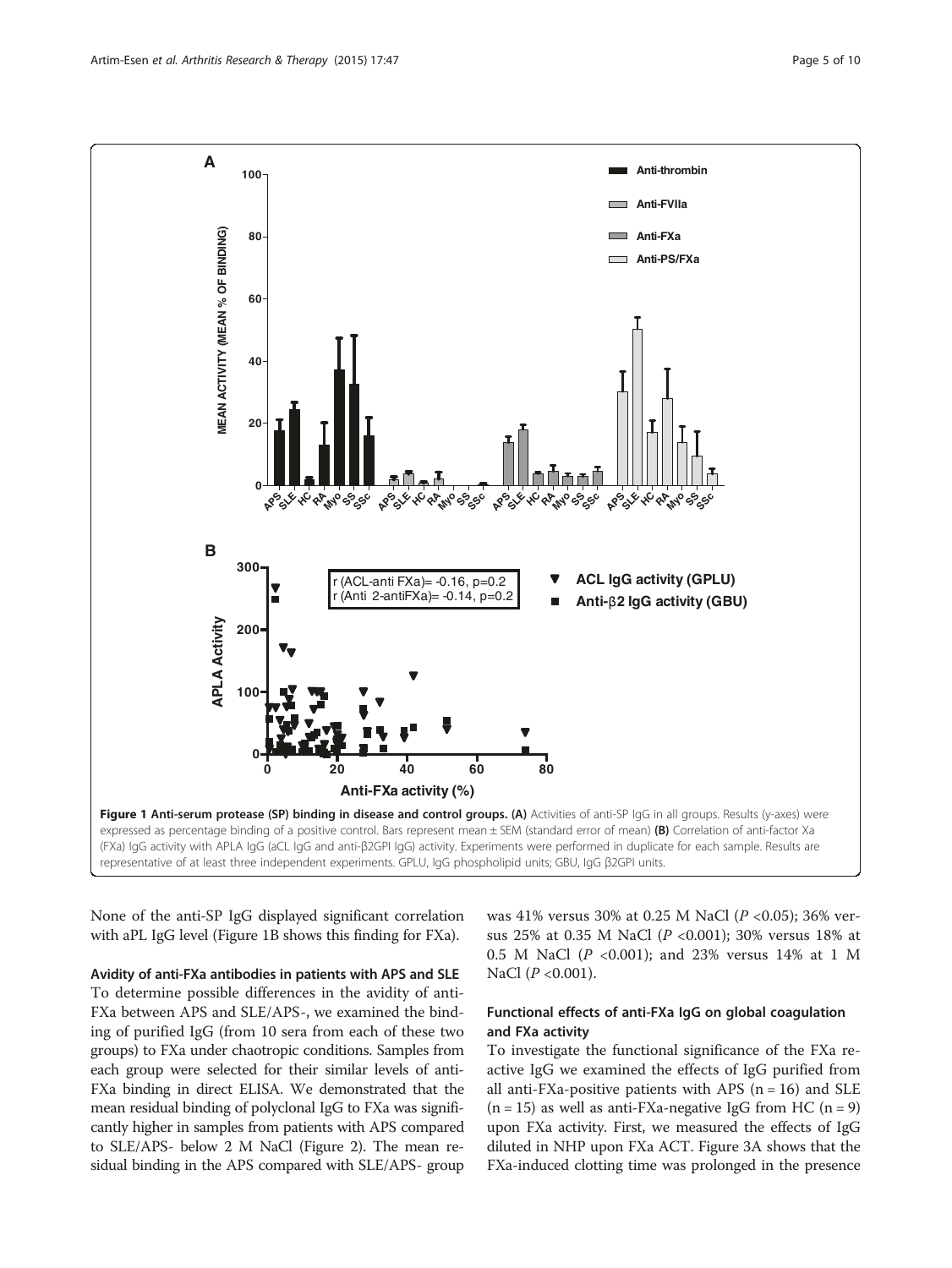<span id="page-5-0"></span>

of APS-IgG at  $74.2 \pm 4.4$  (mean  $\pm$  SEM) seconds and SLE-IgG at  $63.6 \pm 2.7$  seconds compared with  $26.8 \pm 0.6$  seconds for HC IgG. These differences were statistically significant ( $P < 0.0001$  for APS versus HC,  $P < 0.0001$  for SLE versus HC, and  $P = 0.04$  for APS versus SLE).

We then measured the specific effect of the anti-FXa reactive IgG on the enzymatic activity of FXa in a chromogenic substrate assay (Figure [3B](#page-6-0)). The greatest inhibition of FXa activity was observed with APS-IgG inhibition  $9.7 \pm$ 0.89% (mean  $\pm$  SEM), followed by SLE-IgG (inhibition  $7.07 \pm 1.28$ %) whereas HC-IgG gave inhibition of only  $2.58 \pm 0.6$ %. These differences were statistically significant;  $P < 0.0001$  for APS versus HC,  $P = 0.0002$  for SLE versus HC, and  $P = 0.0008$  for APS versus SLE.

# Detection of the possible additive effect of APS and SLE samples

To assess whether APS and SLE/APS- IgG may be binding to different epitopes on the active site of FXa, we selected different APS  $(n = 5)$  and SLE/APS-  $(n = 5)$  IgG on the basis of similar FXa binding and examined their individual and combined effects (at a final concentration of 200 μg/ml) upon FXa enzymatic activity. We hypothesised that if APS and SLE/APS- IgG inhibited FXa on their own but were binding to different epitopes on the active site of FXa then an appreciable increase in inhibition of FXa activity would be observed with the mixed APS/SLE IgG preparations compared with individual APS or SLE samples. This additive effect however, was only observed in one of the five paired IgG tested, which showed a 2.0-fold increase in inhibition of FXa activity with the mixed IgG sample, whilst the four other paired IgG showed <1.2-fold increase compared with individual IgG (Figure [3C](#page-6-0)).

#### The effects of anti-FXa IgG upon FXa-AT-III interactions

Having shown that anti-FXa APS-IgG had the greatest effect upon prolongation of FXa-dependent coagulation and enzymatic activity we then studied whether anti-FXa inhibit AT-III mediated inactivation of FXa. In the absence of IgG, AT-III (20 nM) inhibited enzymatic activity of FXa  $(2 \text{ nM})$  by  $83.28 \pm 0.27\%$  (mean  $\pm$  SEM). The results shown in Figure [4A](#page-7-0) represent the mean ± SEM of all individual IgG from each relevant group. This inhibition was significantly reduced in the presence of all individual APS-IgG but not by SLE-IgG or HC-IgG. The mean  $\pm$  SEM of all individual IgG was  $62.03 \pm 1.36\%$  for APS-IgG,  $81.40 \pm 0.32\%$  for SLE-IgG and  $80.16 \pm 1.09\%$ for HC-IgG (P <0.0001 for APS versus SLE and APS versus HC). There was no significant difference between the effects of SLE-IgG and HC-IgG (Figure [4](#page-7-0)A).

To ensure that IgG-mediated inhibition of the FXa-AT-III interaction was not explained by binding of IgG to AT-III we developed a novel ELISA to test serum samples of the purified IgG used in the functional assays for the presence of anti-AT-III IgG. Of all SLE  $(n = 15)$ , APS ( $n = 16$ ) and HC ( $n = 9$ ) samples tested, only four of the APS samples showed weak binding to AT-III. APS-IgG showed no correlation between their anti-ATIII activity and their inhibitory effects on AT-III inactivation  $(r = -0.2)$ , shown in Figure [4B](#page-7-0) for each individual APS-IgG sample.

#### **Discussion**

Previously, we found that anti-Thr IgG in patients with APS have high avidity and prevent AT-III inactivation of Thr compared to those in aPL-positive patients with SLE, who do not have APS [\[16\]](#page-9-0). To our knowledge this study is the first to identify that anti-FXa (reactive) IgG isolated from patients with APS have differential avidity and effects upon the enzymatic and coagulant activity of FXa compared with anti-FXa IgG isolated from patients with SLE who do not have APS.

Several other groups have identified different anti-SP antibodies that have been shown to inhibit the functional activities of anticoagulant/fibrinolytic SP [\[7,9,12](#page-8-0)[,13](#page-9-0)]. In particular, Yang et al. reported that 5 of 38 APS patients (13.2%) had anti-FXa IgG and found that three of six monoclonal anti-FXa IgG significantly inhibited the inactivation of FXa by AT-III [[11](#page-8-0)]. In our (larger) cohort, we found anti-FXa IgG to be significantly elevated in 20 of 59 patients (34.5%) with APS and a higher proportion (52 of 109, 49.1%) of patients with SLE who did not have APS compared with ARD and healthy controls. Interestingly, we also found that FXa-reactive IgG isolated from patients with APS had significantly higher avidity and caused prolongation of FXa-ACT compared with SLE-IgG. FXa-ACT is normally used to monitor the anticoagulant effect of unfractionated heparin in patients' plasma samples and it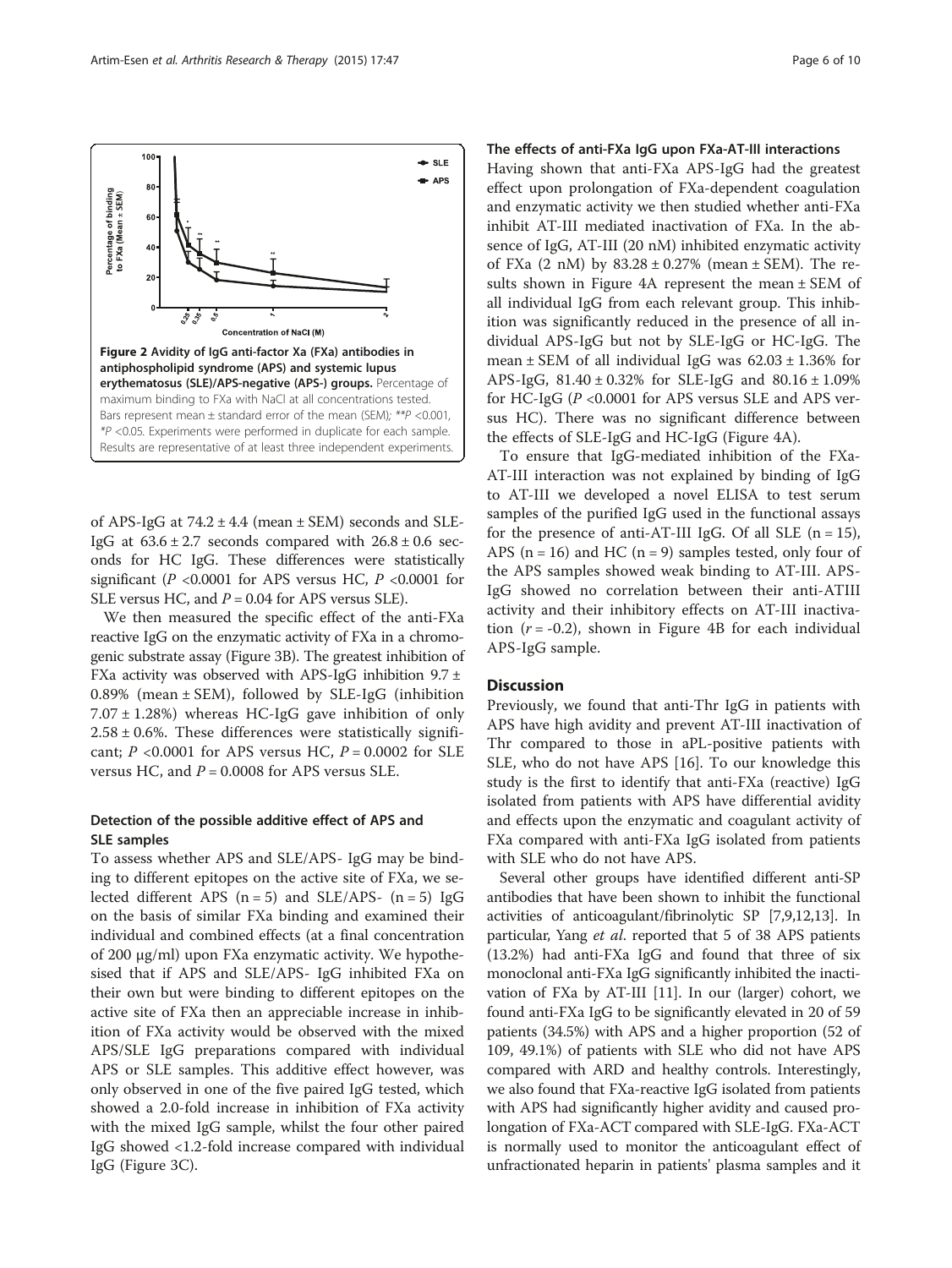<span id="page-6-0"></span>



measures clotting time from the point of initial activation to subsequent fibrin clot formation [\[30](#page-9-0)]. This prolongation of ACT resembles an LA effect of anti-FXa IgG that has been previously reported [\[31\]](#page-9-0), although we did not confirm true LA activity (with a mixing and confirmatory step) or FXa specificity of the ACT prolongation, as IgG directed against other clotting factors downstream of FXa in the ACT assay may conceivably have interfered with the results of this test.

In contrast, we did demonstrate that both APS- and SLE-IgG directly inhibited specific FXa activity in a chromogenic assay, but the effect was greater for APS-IgG. Given that this activity is dependent upon cleavage of substrate by the catalytic site of FXa, the inhibitory effects of APS and SLE-IgG would appear to be mediated through binding to this site. To examine whether the differential effects of these IgG may be explained by their binding to different epitopes of the FXa active site, we compared the effects of APS-IgG, SLE-IgG and a 50/50 mix of these upon FXa activity to examine whether an appreciable increase in ability to inhibit FXa activity would be observed with the mixed APS/SLE-IgG samples. Since only one of five paired samples tested displayed a reduction in FXa activity compared to the individual sample with the highest inhibitory acivity, we concluded that the majority of these IgG were binding to the same epitope upon the FXa catalytic site and that APS-IgG bind it more strongly as per our avidity results. It is also possible that different epitopes are being recognised but that the epitope bound by SLE-IgG is further from the catalytic site and thus, has less influence on FXa activity.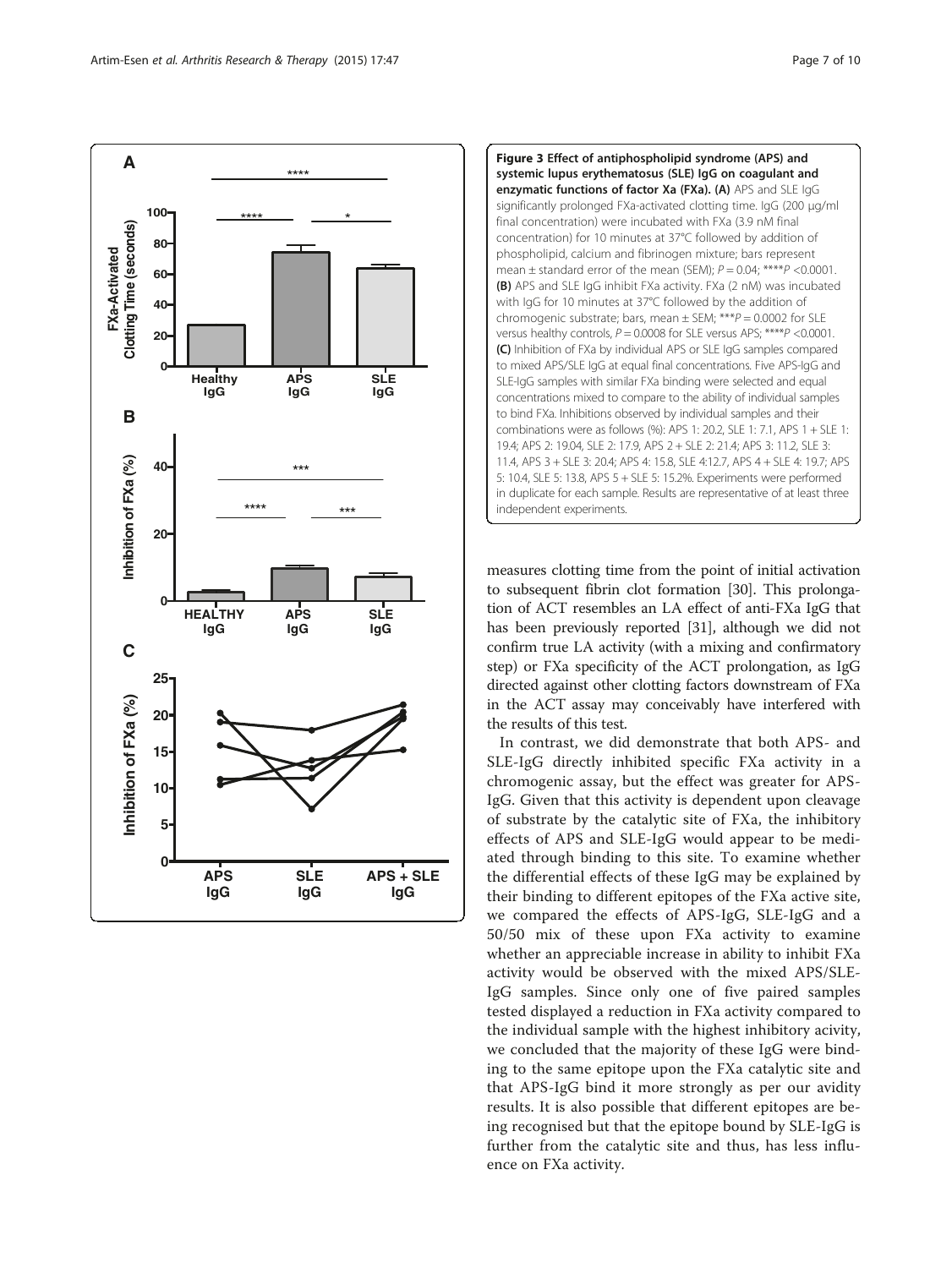<span id="page-7-0"></span>

The introduction of AT-III to the FXa chromogenic assay demonstrated that only APS-IgG significantly reduced the AT-III-mediated inhibition of FXa, whereas SLE-IgG and HC-IgG did not. AT-III is a member of the serine protease inhibitor (serpin) family and inactivates the enzymes responsible for the generation of Thr [\[32,33](#page-9-0)]. Even modest AT-III deficiency may lead to thrombosis [[32](#page-9-0)]. Previous studies by ourselves and others have shown that aPL reduce AT-III-mediated inactivation of Thr and FXa [\[9](#page-8-0),[11,](#page-8-0)[16\]](#page-9-0). AT-III binds to exosite-2 on FXa which is distinct from the catalytic site and leads to the formation of a covalent complex between the FXa active site and a protruding reactive centre-loop (RCL) from AT- III [\[32](#page-9-0),[33\]](#page-9-0). This process renders FXa inactive, as it cannot bind its substrate. As this inhibition is greatly enhanced by heparin, similar to the physiologic activation of AT-III by vessel wall heparan sulfate proteoglycans, AT-III was diluted in a buffer containing heparin. Given that the circulating concentration of AT-III is 2 μM [\[33](#page-9-0)] and that of the zymogen FX 170 nM [[31\]](#page-9-0), we used an FXa-to-AT-III ratio of 1:10. We found that the effects of APS-IgG upon the FXa-AT-III interaction were related to binding to FXa rather than to AT-III because we did not find a correlation between the presence of anti-AT-III IgG and reduction of AT-III-mediated inhibition of FXa (Figure 4B).

Overall, we suspect that this differential avidity and effects upon the enzymatic and coagulant activity of FXa of APS compared with SLE/APS- anti-FXa IgG, occurs through IgG binding to FXa and interference with its functional effects upon clotting and chromogenic substrates, probably by binding close to the active site, an exosite, or some other relevant domain. The interference with FXa inactivation by AT-III appears to be a weaker effect and may represent APS-IgG binding close to exosite-2 upon FXa or binding elsewhere leading to structural change, affecting this exosite. More precise epitope mapping and/or molecular modelling is required to clarify this matter. It is likely that there is a balance between these anticoagulant or procoagulant effects in vivo, which may be different at different sites and at different times (for example, during the development of a clot). In addition to these effects on coagulation FXa has direct effects upon endothelial cells mediated via protease-activated receptors (PARs), which may also be important in the pathogenesis of the APS. Thus, further studies of the effects of anti-FXa IgG upon the cellular effects of FXa are required.

The presence and functional effects of anti-FXa APS-IgG are of particular interest because new oral anticoagulants such as direct FXa inhibitors are now available. These drugs confer several advantages over current anticoagulation therapy with warfarin with a more predictable anticoagulant response, little potential for food or drug interactions and fixed oral dose that does not require anticoagulant monitoring, reviewed in [\[34](#page-9-0)]. In particular, a direct FXa inhibitor (rivaroxaban) is now routinely used as primary and secondary thromboprophylaxis in several clinical settings and it is likely that it will be useful in the management of patients with thrombotic APS, although the presence of APS was not documented in the relevant phase III trials.

A potential limitation of our work is the lack of age and sex matching in healthy controls. It was impossible however, to age match the healthy controls (mean age 31 years) with all of the different disease groups studied, with mean ages ranging from 36 to 59 years. In fact, the mean age of the healthy control group most closely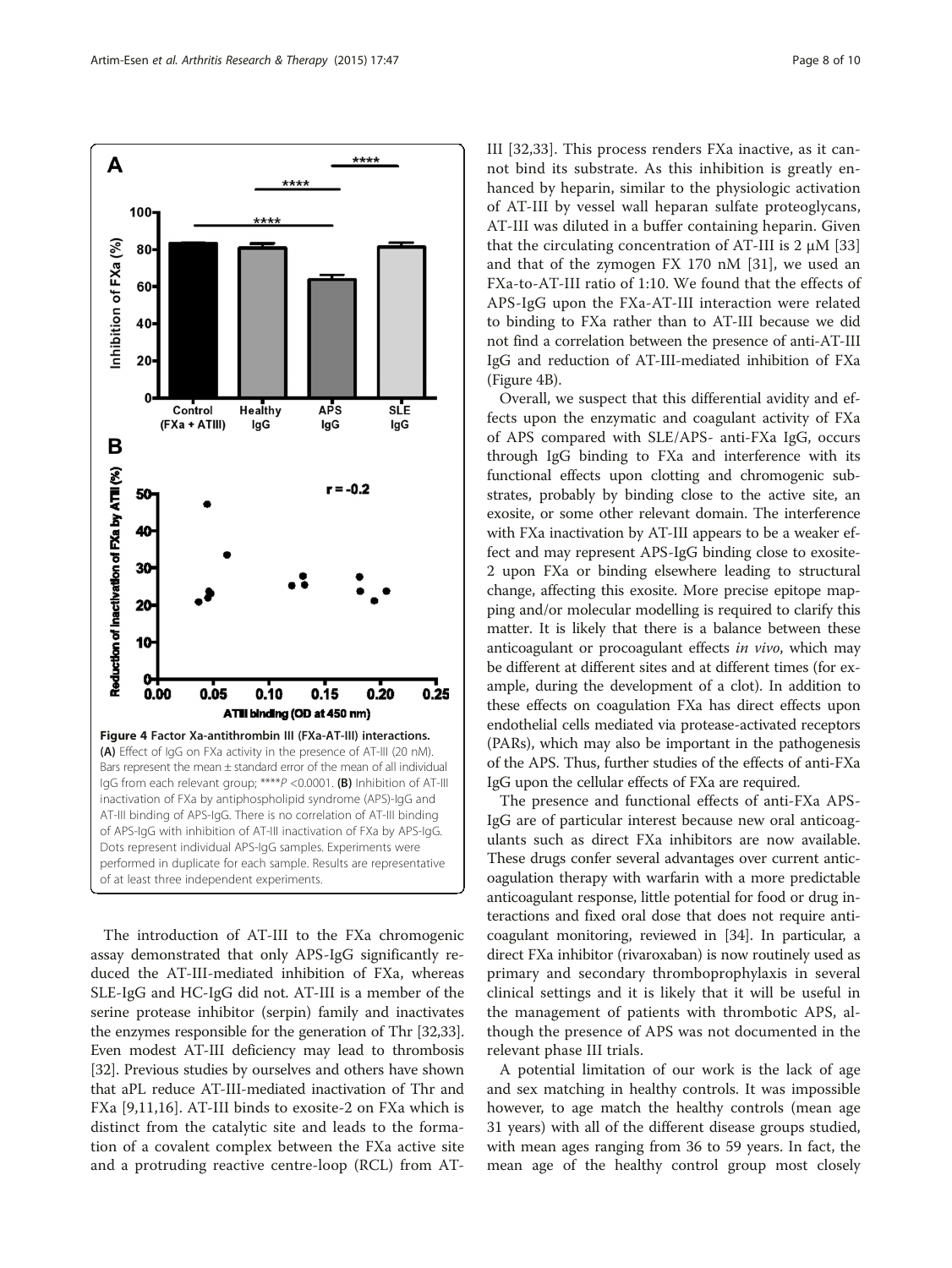<span id="page-8-0"></span>matches that of the disease SLE (mean 36 to 37 years) and APS (mean 46 years) groups that were our primary focus. With regard to the lack of sex matching in our different groups it is notable that the highest distribution of males (19 of 40, 47.5%) was found in the healthy control group and previous studies have found that young males tend to have higher IgG concentrations than females [[35\]](#page-9-0). Also given the fact that none of the 21 female HC was positive for anti-FXa, it seems very unlikely that including extra women to make the groups sex-matched would have altered this significantly. Therefore, we do not believe that this lack of age/sex matching has adversely affected our results, although it will be important to avoid this discrepancy in future studies.

Not having tested IgM antibodies may be a second limitation of our work. We have chosen to focus on IgG antibodies in this study and in our previously published work, because they are the best-characterised and have the closest association with pathogenic effects in biological assays. Other groups have also focused on IgG antibodies and in fact we are not aware of any other studies, by ourselves or others in this field, who have examined anti-SP IgM. Therefore, we did not study IgM, but we think that IgM may also play a role in some patients.

#### **Conclusions**

We have shown that anti-FXa IgG isolated from patients with APS have higher avidity to FXa and greater effects upon the enzymatic and coagulant activity of FXa compared with anti-FXa IgG isolated from patients with SLE who lack APS. Further studies are now required to confirm these interesting preliminary findings in APS, SLE and other non-autoimmune mediated VT and PM disease cohorts. Currently, we are evaluating the pathologic, diagnostic and prognostic significance of anti-FXa antibodies in these patient groups. In particular, we are examining whether these antibodies enhance the cellular functions of FXa, which may then enable anti-FXa IgG positivity to be used in the management of these patients as a biomarker for treatment with selective FXa inhibitors.

#### Abbreviations

aCL: anticardiolipin antibody; ACT: activated clotting time; ALP: alkaline phosphatase; APC: activated protein C; aPL: antiphospholipid antibody; APS: antiphospholipid syndrome; ARD: autoimmune rheumatic disease; AT-III: antithrombin III; AU: arbitrary units; β2GPI: β2-glycoprotein I; BILAG: British Isles Lupus Assessment Group index; BSA: bovine serum albumin; EC: endothelial cell; ELISA: enzyme-linked immunosorbent assay; F: factor; GPLU: IgG phospholipid units; HC: healthy control; HRP: horseradish peroxidase; LA: lupus anticoagulant; M: molar; Myo: myositis; NHP: normal human plasma; OD: optical density; PAR: protease-activated receptor; PBS: phosphate-buffered saline; PM: pregnancy morbidity; PS: phosphatidylserine; PT: prothrombin; RA: rheumatoid arthritis; RT: room temperature; SEM: standard error of the mean; SLE: systemic lupus erythematosus; SP: serine protease; SS: Sjögren's syndrome; SSc: systemic sclerosis; TBS: Tris-buffered saline; TF: tissue factor; Thr: thrombin; tPA: tissue plasminogen activator; VT: vascular thrombosis..

#### Competing interests

The authors declare that they have no competing interests.

#### Authors' contributions

All authors were involved in drafting the article or revising it critically for important intellectual content, and all authors approved the final version to be published. BAE had full access to all of the data in the study and takes responsibility for the integrity of the data and the accuracy of the data analysis. Study conception and design: BAE, CP, IM, VR, DL, DI, AR, YI, and IG. Acquisition of data: BAE, CP, VR, and IG. Analysis and interpretation of data: BAE, CP, IM, VR, DL, DI, AR, YI, and IG.

#### Acknowledgements

The authors are especially grateful to all patients who donated samples to this study. This work was funded by LUPUS UK and Arthritis Research UK Programme Grant 19423 and supported by the National Institute for Health Research University College London Hospitals Biomedical Research Centre. YI and DI are also supported by Arthritis Research UK Grant 20164. The funders did not have any role in design, collection, analysis or interpretation of data or in writing the paper.

#### Author details

<sup>1</sup> Centre for Rheumatology Research, Rayne Institute, University College London, London, UK. <sup>2</sup> Division of Rheumatology, Department of Internal Medicine, Istanbul Faculty of Medicine, Istanbul University, 34098 Çapa, Fatih, Istanbul, Turkey. <sup>3</sup> Haemostasis Research Unit, Department of Haematology University College London, London, UK. <sup>4</sup>Birkbeck, University of London, Malet Street, London WC1E 6JF, USA. <sup>5</sup>Arthritis Research UK Centre for Adolescent Rheumatology, University College London, UCL Hospital and Great Ormond Street Hospital, London, UK.

# Received: 14 August 2014 Accepted: 19 February 2015<br>Published online: 07 March 2015

#### References

- 1. Petri M. Epidemiology of the antiphospholipid antibody syndrome. J Autoimmun. 2000;15:145–51.
- 2. Rai RS. Antiphospholipid syndrome and recurrent miscarriage. J Postgrad Med. 2002;48:3–4.
- 3. Giannakopoulos B, Passam F, Rahgozar S, Krilis SA. Current concepts on the pathogenesis of the antiphospholipid syndrome. Blood. 2007;109:422–30.
- 4. Walsh PN, Ahmad SS. Proteases in blood clotting. Essays Biochem. 2002;38:95–111.
- 5. Borensztajn K, Peppelenbosch MP, Spek CA. Factor Xa: at the crossroads between coagulation and signaling in physiology and disease. Trends Mol Med. 2008;14:429–40.
- 6. Shebuski RJ, Kilgore KS. Role of inflammatory mediators in thrombogenesis. J Pharmacol Exp Ther. 2002;300:729–35.
- 7. Lu CS, Horizon AA, Hwang KK, FitzGerald J, Lin WS, Hahn BH, et al. Identification of polyclonal and monoclonal antibodies against tissue plasminogen activator in the antiphospholipid syndrome. Arthritis Rheum. 2005;52:4018–27.
- 8. Lin WS, Chen PC, Yang CD, Cho E, Hahn BH, Grossman J, et al. Some antiphospholipid antibodies recognize conformational epitopes shared by beta2-glycoprotein I and the homologous catalytic domains of several serine proteases. Arthritis Rheum. 2007;56:1638–47.
- 9. Hwang KK, Grossman JM, Visvanathan S, Chukwuocha RU, Woods Jr VL, Le DT, et al. Identification of anti-thrombin antibodies in the antiphospholipid syndrome that interfere with the inactivation of thrombin by antithrombin. J Immunol. 2001;167:7192–8.
- 10. Yang YH, Chien D, Wu M, FitzGerald J, Grossman JM, Hahn BH, et al. Novel autoantibodies against the activated coagulation factor IX (FIXa) in the antiphospholipid syndrome that interpose the FIXa regulation by antithrombin. J Immunol. 2009;182:1674–80.
- 11. Yang YH, Hwang KK, FitzGerald J, Grossman JM, Taylor M, Hahn BH, et al. Antibodies against the activated coagulation factor X (FXa) in the antiphospholipid syndrome that interfere with the FXa inactivation by antithrombin. J Immunol. 2006;177:8219–25.
- 12. Yang CD, Hwang KK, Yan W, Gallagher K, FitzGerald J, Grossman JM, et al. Identification of anti-plasmin antibodies in the antiphospholipid syndrome that inhibit degradation of fibrin. J Immunol. 2004;172:5765–73.